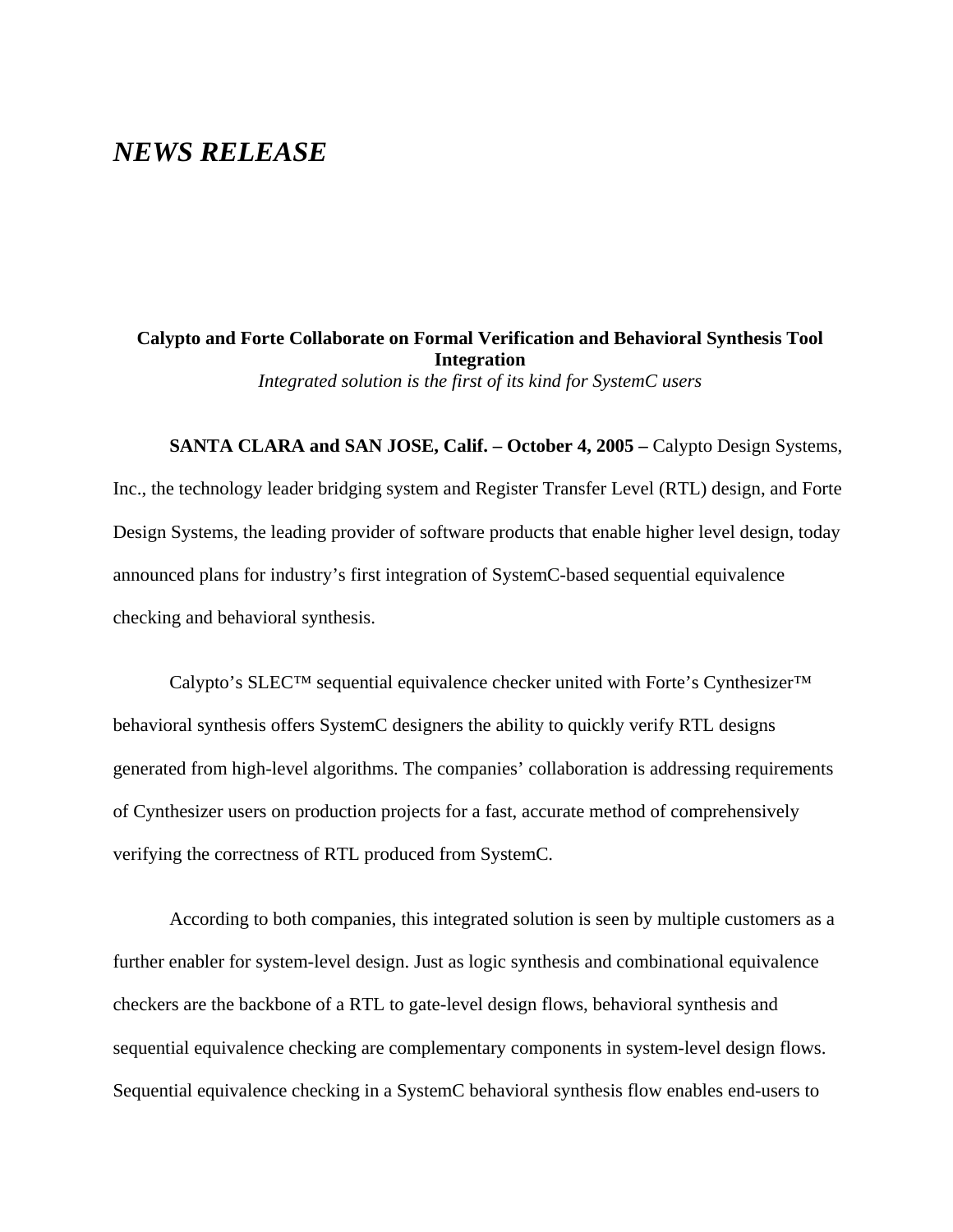leverage the verification confidence of SystemC simulation directly into the verification of the resulting RTL.

"Calypto is providing a unique verification solution to leading edge design teams using SystemC." said Devadas Varma, CEO of Calypto Design Systems. "By collaborating with Forte, hardware engineers will significantly improve their high level verification flow and design confidently at the system level.

"We have seen tremendous growth in the adoption of SystemC and Cynthesizer around the world in the last 18 months," said Jacob Jacobsson, CEO of Forte Design Systems. "The Cynthesizer/SLEC integration will offer designers a more complete design and verification flow as they move to higher-level design thus further accelerating the adoption of Cynthesizer and SystemC."

#### **About Calypto's SLEC™**

The SLEC<sup>TM</sup> product family is the next generation in functional verification. As the industry's first sequential equivalence checker, SLEC can verify block-level designs with sequential and temporal differences across levels of abstraction from transaction-level models to fully-timed RTL implementations.

## **About Forte's Cynthesizer™**

Forte's Cynthesizer is an innovative behavioral synthesis and design product that delivers an implementation path from SystemC to RTL. Cynthesizer, which is used for production at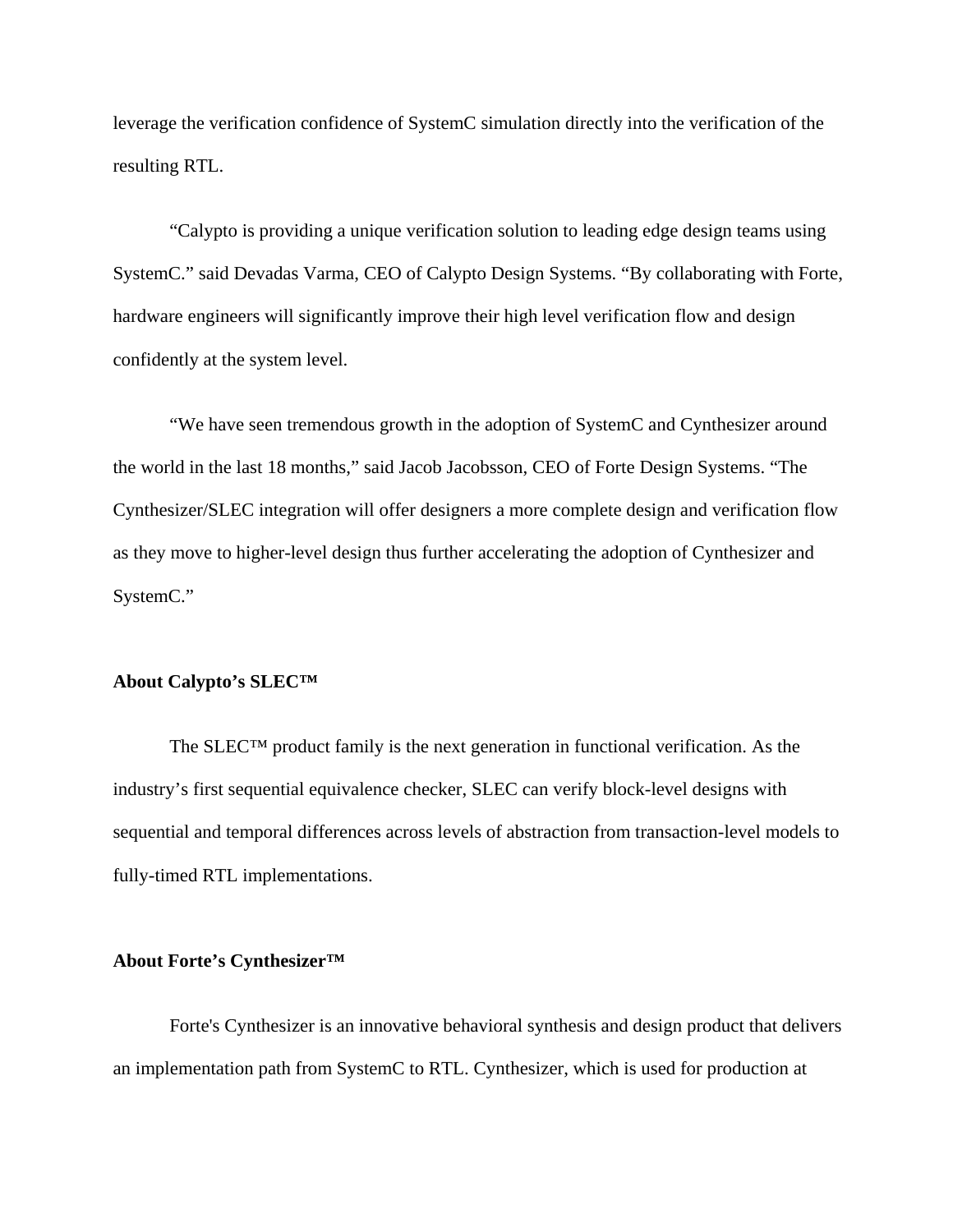more than ten world leading semiconductor and systems companies, accelerates RTL delivery for leading-edge integrated circuits and systems-on-chip by automatically generating optimized RTL code from a SystemC behavioral description.

### **About Calypto**

Founded in 2002, Calypto Design Systems, Inc. enables IC design teams to bridge system and RTL for semiconductor design, thereby saving millions of dollars in design costs and silicon re-spins. The company delivers software products to leading edge semiconductor and systems companies worldwide. Calypto is privately held with venture funding from Cipio Partners, JAFCO Ventures, Tallwood Venture Capital and Walden International. The company is a member of the Cadence Connections program, the IEEE-SA, the Open SystemC Initiative (OSCI), Synopsys SystemVerilog Catalyst Program, and the Mentor Graphics OpenDoor program. More information about the company may be found at www.calypto.com.

#### **About Forte Design Systems**

Forte Design Systems is a leading provider of software products that enable design at a higher level of abstraction. Forte's innovative Cynthesizer behavioral synthesis product allows design teams creating complex electronic systems from algorithmic designs using ASICs, SoCs, and FPGAs to significantly reduce their overall design and verification time. Forte is headquartered at 100 Century Center Court, San Jose, CA 95112. For more information, visit [www.ForteDS.com.](http://www.forteds.com/)

Calypto and SLEC are trademarks of Calypto Design Systems, Inc. Cynthesizer is a trademark of